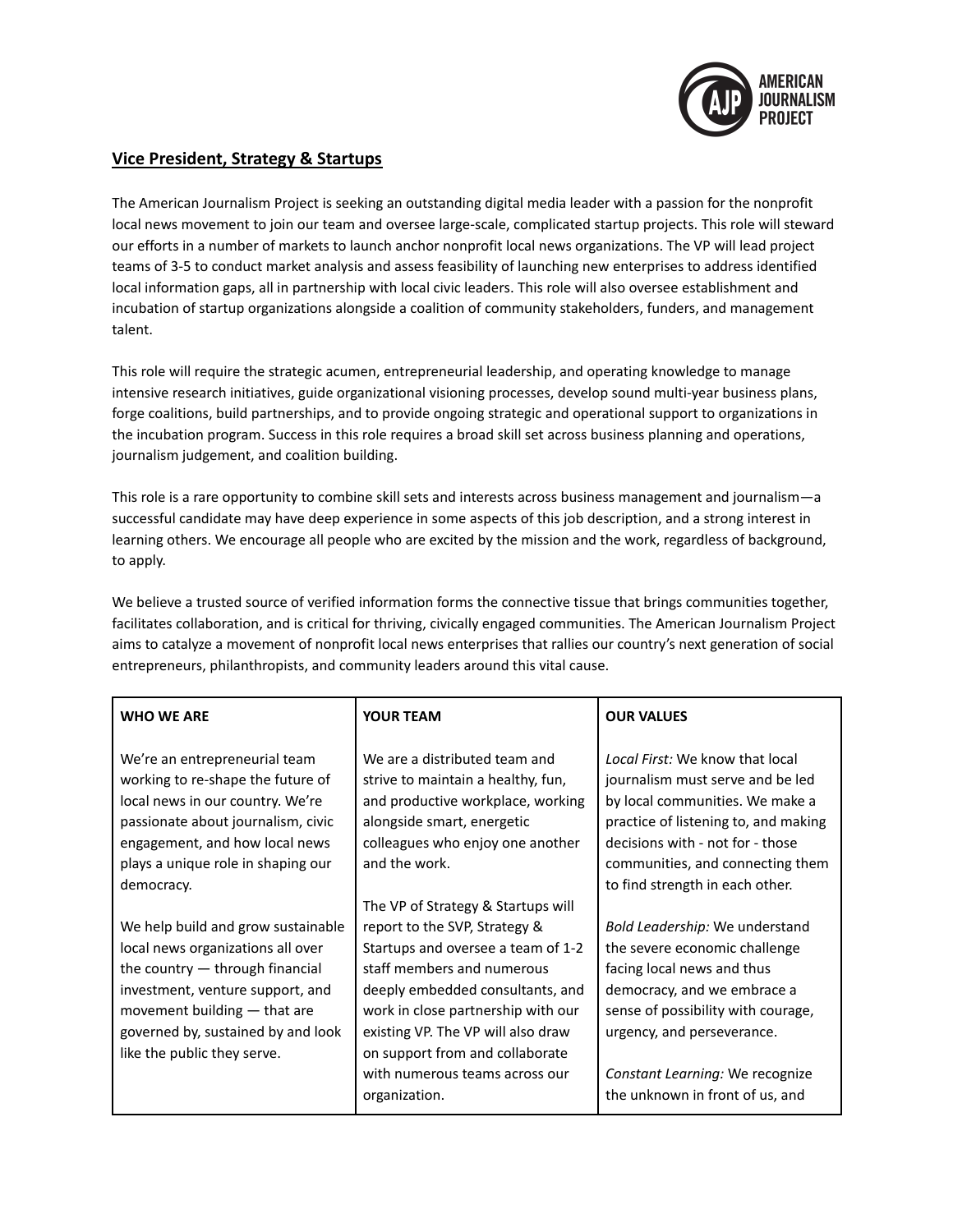| <b>FAST FACTS</b>                   | This role will also partner on a<br>continuous basis with our local    | therefore we operate with humility,<br>a commitment to continuous<br>improvement, and collaboration. |
|-------------------------------------|------------------------------------------------------------------------|------------------------------------------------------------------------------------------------------|
| Established: 2019                   | philanthropic partners as well as                                      |                                                                                                      |
| Employees: 19                       | the management teams and boards<br>of directors of the startups in our | Commitment to Equity: We commit<br>to creating a better, more diverse,                               |
| Grantmaking                         | incubation program.                                                    | and more inclusive news media<br>that advances human and civil                                       |
| Since 2019, the American            | Meet our full team.                                                    | rights. We actively fight against                                                                    |
| Journalism Project has granted      |                                                                        | injustice and racism, and that starts                                                                |
| ~\$20M in support of more than 20   |                                                                        | with doing the work ourselves.                                                                       |
| civic news organizations across the |                                                                        |                                                                                                      |
| U.S.                                |                                                                        | Integrity: We accept the<br>responsibility of earning trust every                                    |
| Learn about our grantees.           |                                                                        | day. We operate with honesty,                                                                        |
|                                     |                                                                        | transparency, dignity, and respect,                                                                  |
|                                     |                                                                        | and without allegiance to party,                                                                     |
|                                     |                                                                        | ideology, profit, or power.                                                                          |

## **YOUR IMPACT**

Your leadership will be crucial in our efforts to launch some of the largest local news projects in the country, catalyzed by multi-million dollar investments in the startups that lead to dozens of durable newsroom jobs that wouldn't be possible otherwise. Your role will help materialize a new generation of sustainable, equitable social enterprises that defend our democracy, hold power to account, and build community. Your efforts will culminate in the opportunity to help develop the vision and strategy for startup local news organizations grounded in our research assessment, including leading recruitment of a founding management team for the startups.

## **THE POSITION**

The VP of Strategy & Startups will serve as the lead for a number of the team's projects. We organize our projects in two segments—Local Philanthropy Partnerships and Incubations—and the VP will be tasked with oversight of several projects in both categories.

**Local Philanthropy Partnerships:** We specialize in market assessments that involve community listening programs to determine information needs, ecosystem analyses to understand the trajectory of local news coverage, and market research to determine the potential for financial support of local journalism. We then propose solutions based on our findings. This work is done in partnership with local partners in the form of place-based foundations, civic leaders, and community stakeholders. Key elements of the role include:

- Lead a project team to deliver rigorous, locally rooted market analyses across our foundational research, community listening, information landscape, and financial modeling workstreams;
- Drive excellence in identifying gaps in community information needs and lead creative visioning processes that result in community-driven, innovative approaches to local news;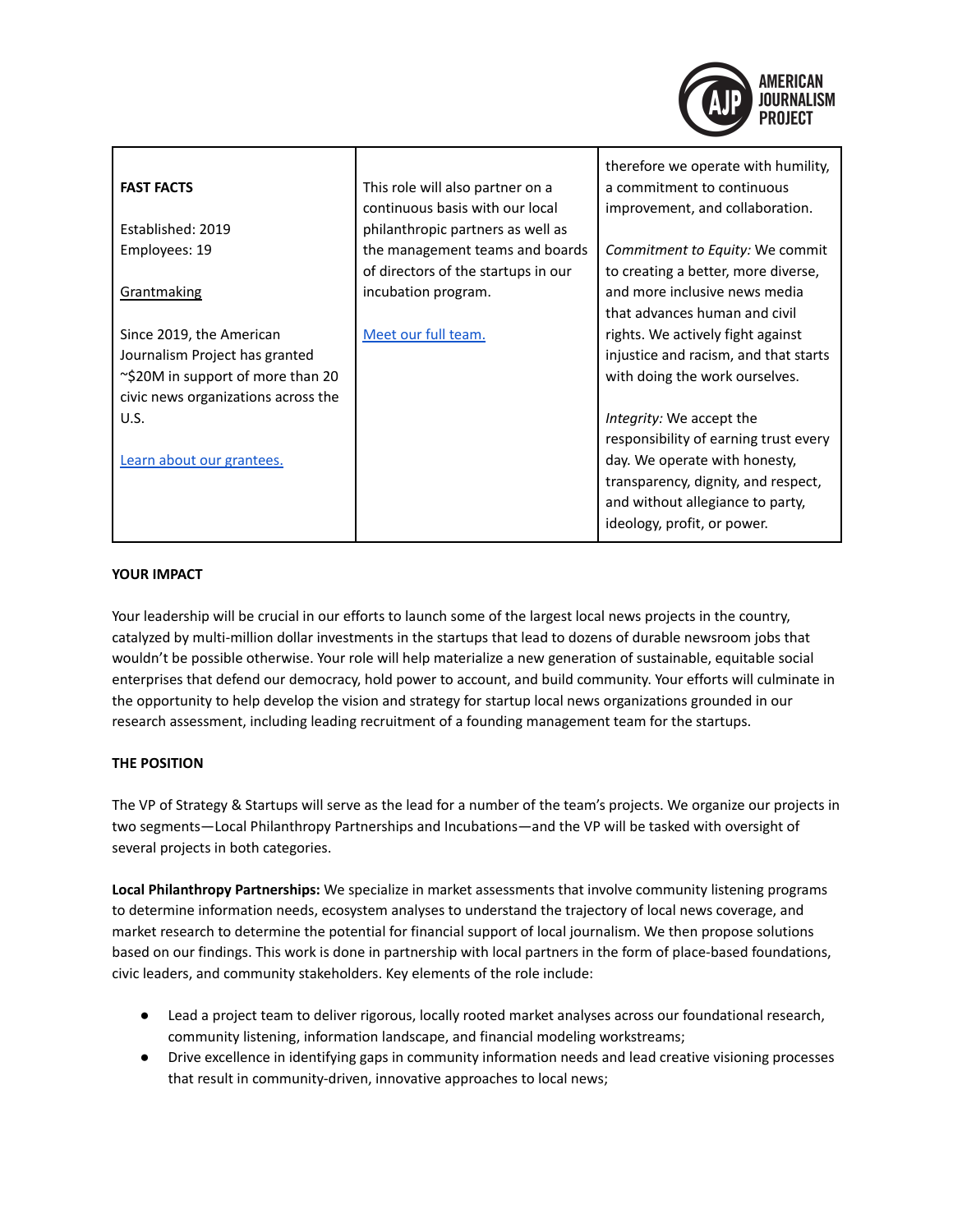

- Project scoping and management across complicated, inter-dependent workflows that ensure high quality and on time deliverables;
- Interface with local partners and present the work of your team to stakeholders;
- Management of large-scale project budgets and contracts;
- Together with our existing VP, Startups & Strategy, contribute thought leadership to program design and continued improvement of our work.

**Startup Incubations:** We provide incubation support to early-stage nonprofit news organizations, including some formed out of our local philanthropy partnerships, and some that begin with promising founding teams. Our incubation support is customized to fit the needs of each project, but often includes organization establishment and governance design, founding team recruitment, organizational visioning and strategic planning, fundraising and coalition building, and other embedded support. Key elements of the role include:

- Design initial organizational vision and business plans;
- Recruit founding management team and key early staff roles and board positions;
- Steward efforts to raise launch capital for the startup;
- Execute announcement and communications plan that build excitement for the projects;
- Support management team once in place with a variety of high-touch strategic, operational, and revenue-generating initiatives;
- Form key strategic partnerships with local and national partners to help set the enterprise up for success.

## **WHO YOU ARE**

This role is a fit if you are…

- **Entrepreneurial:** We are building a nimble and entrepreneurial organization so we are looking for people who thrive in a startup environment and where you're required to think outside the box. You bring the scrappiness required to help build organizations from scratch.
- **Excellent communicator:** You excel at written and verbal communications and are a wizard with pitch and progress decks. You are able to effectively communicate strategy and distill impact in a way that can inspire our board, grantees, and external stakeholders. You have an ability to communicate with ease with local partners and present complex information and local dynamics to a broad audience.
- **Analytically minded:** You are comfortable working in Excel and drawing insights from large data sets. You have a demonstrated ability to lead nuanced research efforts that authentically identify local information needs and assess the current information ecosystems strength in doing so.
- **Committed to equity:** You bring experience of managing across lines of difference. You've worked with organizations led by BIPOC and/or local nonprofits that have a track record of serving diverse communities and bring a fluency that has been shaped by those experiences.
- **Bold and mission-oriented:** You wake up every day terrified about the future of local news in our country but boldly optimistic that we can reimagine our country's local news infrastructure. You work with urgency to get us there faster.
- **Fun and supportive:** We are working hard to reimagine the future of local news and our mission is vitally important to the future of our country. We also love the people we work with and love to laugh.

We believe there are many paths that could make you a great candidate for this multifaceted role: